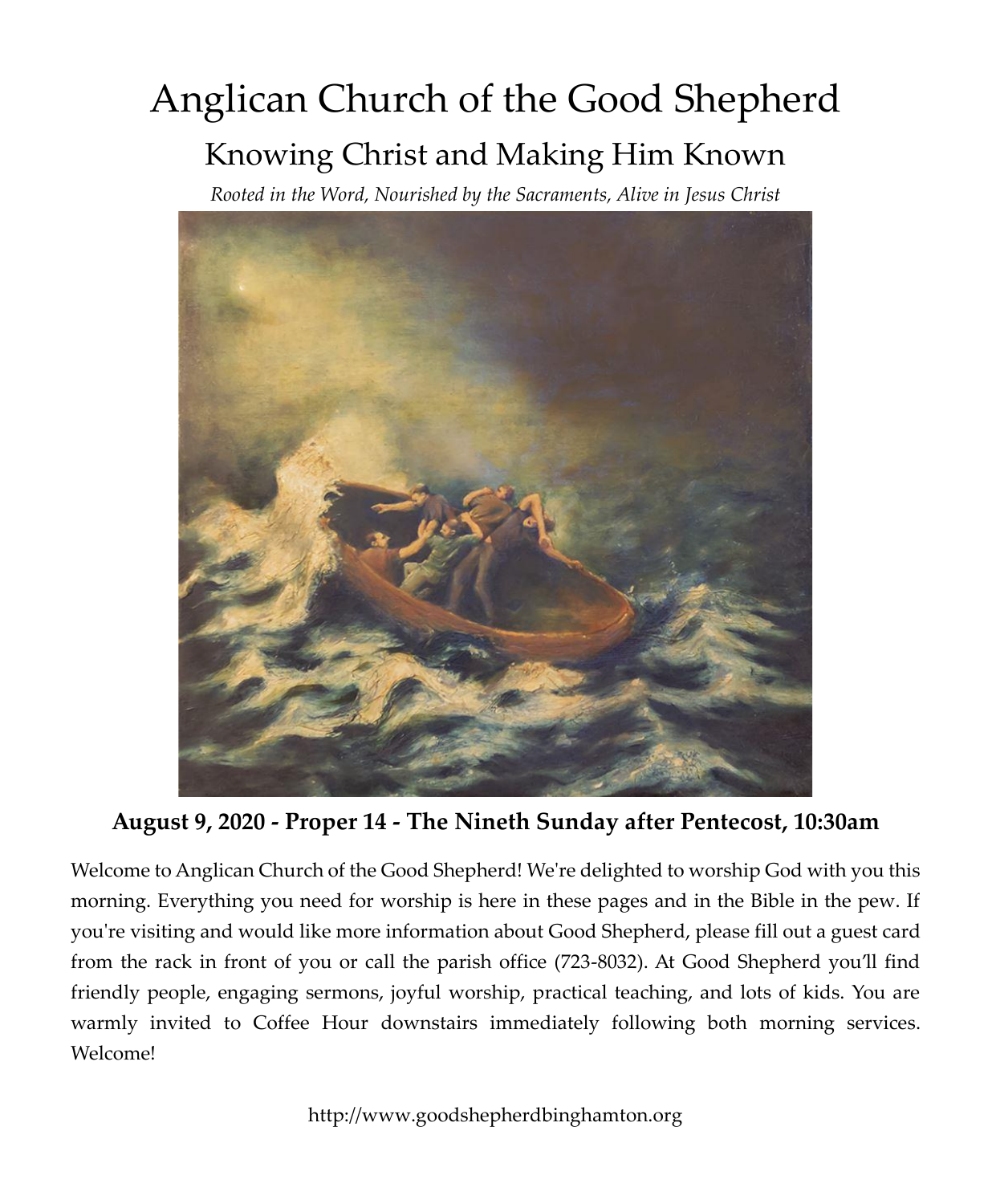### **Weekly Update, August 9, 2020 Ongoing Ministries**

**Tuesday Morning Bible Study** This bible study meets every Tuesday morning at 9:05am to walk through different books of the bible, verse by verse. This class is taught by Matt Kennedy in the main room of the parish hall. This class can be viewed online each week by livestream but is on hiatus for the month of August. For more information, please contact the church office.

**Thursday Evening Beginner's Bible Study** The Thursday evening bible study is a beginner's bible study that normally takes place in the green youth classroom at 6pm each week following the Shepherd's Bowl Community dinner, however this class is currently on hiatus. This is a great place to connect with others and learn more about what God has to say to us through his word.

**Shepherd's Bowl Community Dinner** Each Thursday evening, Good Shepherd offers a free community dinner to all. The Shepherd's Bowl ministry seeks to give a nutritious meal to the people of Good Shepherd and the wider community. If you are able, this is a great time to get to know others in our community and congregation and have a free meal! Shepherd's Bowl is currently being served as a take away meal due to the health and safety concerns surrounding the covid epidemic.

**Friday Morning Men's Bible Study** Each Friday morning, a group of men gather at 6:30am to share bible study and prayer time together. Men of any age are welcome to attend. This study is currently meeting online and in person. If you are interested in learning more about this study, please email Pastor Matt, Jonathan Groves, or contact the church office.

meets every Saturday morning from 10 to 11AM. Women of various ages join together to study the bible, moving book by book, and verse by verse. All women are extended a warm invitation to attend. The ladies are currently studying the book of Psalms. The Psalms express so much from praise, forgiveness and gratitude for God's grace and so much more. Join us while we study this **Women's Bible Study** The Women's Bible Study ancient collection of songs and poems that has been woven into our worship services for centuries. Please contact Christine Osgood for more information.

*The women's bible study is currently paused. Please see Christine Osgood for more information.* **Good Shepherd Youth Group** Youth Group meets on Sunday night from 6:00 – 7:30pm at Good Shepherd. All youth between the ages of 12-18 are welcome to join as the youth group continues to study the book of Romans. Please contact Tyler Van Fossen if you'd like to know how to help or be involved in the Good Shepherd Youth Group in any way. Email: tvf.arrowhead@gmail.com.

**Good Shepherd Member Food Pantry** The Good Shepherd Member Food Pantry has food available. Please contact a member of the staff or the church office if you need access to the pantry.

**Christian Education for All** Each Sunday morning at 9:15am there is a Christian Education class (Sunday School) provided. The Adult Education takes place in the parish hall, but is currently being taught in the tent on the garage lawn, and children's classes are currently on hold. Please contact Anne Kennedy for more information.

The current Christian Ed series is called We Are All Theologians and is being taught by Tyler Van Fossen.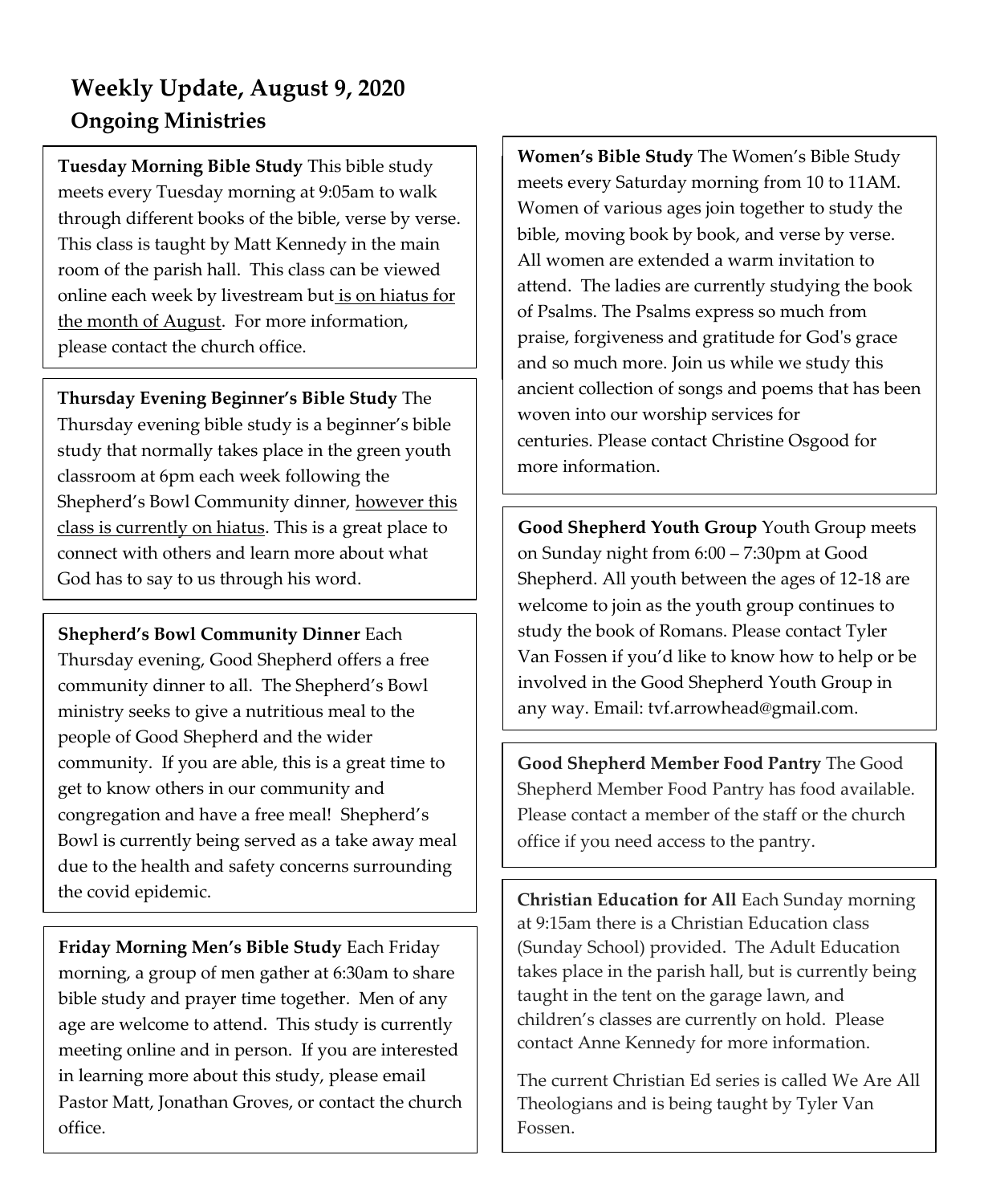### **Week at a Glance Schedule, August 9-16**

| Service of Holy Eucharist, no music                             |
|-----------------------------------------------------------------|
|                                                                 |
| Christian Ed for adults and children (online only, may be       |
| viewed in the garage viewing area on the property)              |
| Service of Holy Eucharist (indoor, online, and outdoor          |
| observance available)                                           |
| Please feel free to bring your own lunch and seating, and enjoy |
| some social time in the parking lot after the service.          |
| Youth Group - *No Sunday meetings*                              |
|                                                                 |

### **Tuesday**

9:05am Tuesday Morning Bible Study

### **Thursday**

| 5:30 <sub>pm</sub> | Shepherd's Bowl Community Dinner |
|--------------------|----------------------------------|
| $6:00$ pm          | Beginner's Bible Study           |

### **Friday**

| Saturday           |                     |  |
|--------------------|---------------------|--|
| <del>10:00am</del> | Women's Bible Study |  |
|                    |                     |  |

| 8:00am<br>9:15am      | Service of Holy Eucharist, no music<br>Christian Ed for adults and children (online only, may be |
|-----------------------|--------------------------------------------------------------------------------------------------|
|                       |                                                                                                  |
|                       |                                                                                                  |
|                       | viewed in the garage viewing area on the property)                                               |
| 10:30am               | Service of Holy Eucharist (indoor, online, and outdoor                                           |
| observance available) |                                                                                                  |
| 12:30 <sub>pm</sub>   | Please feel free to bring your own lunch and seating, and enjoy                                  |
|                       | some social time in the parking lot after the service.                                           |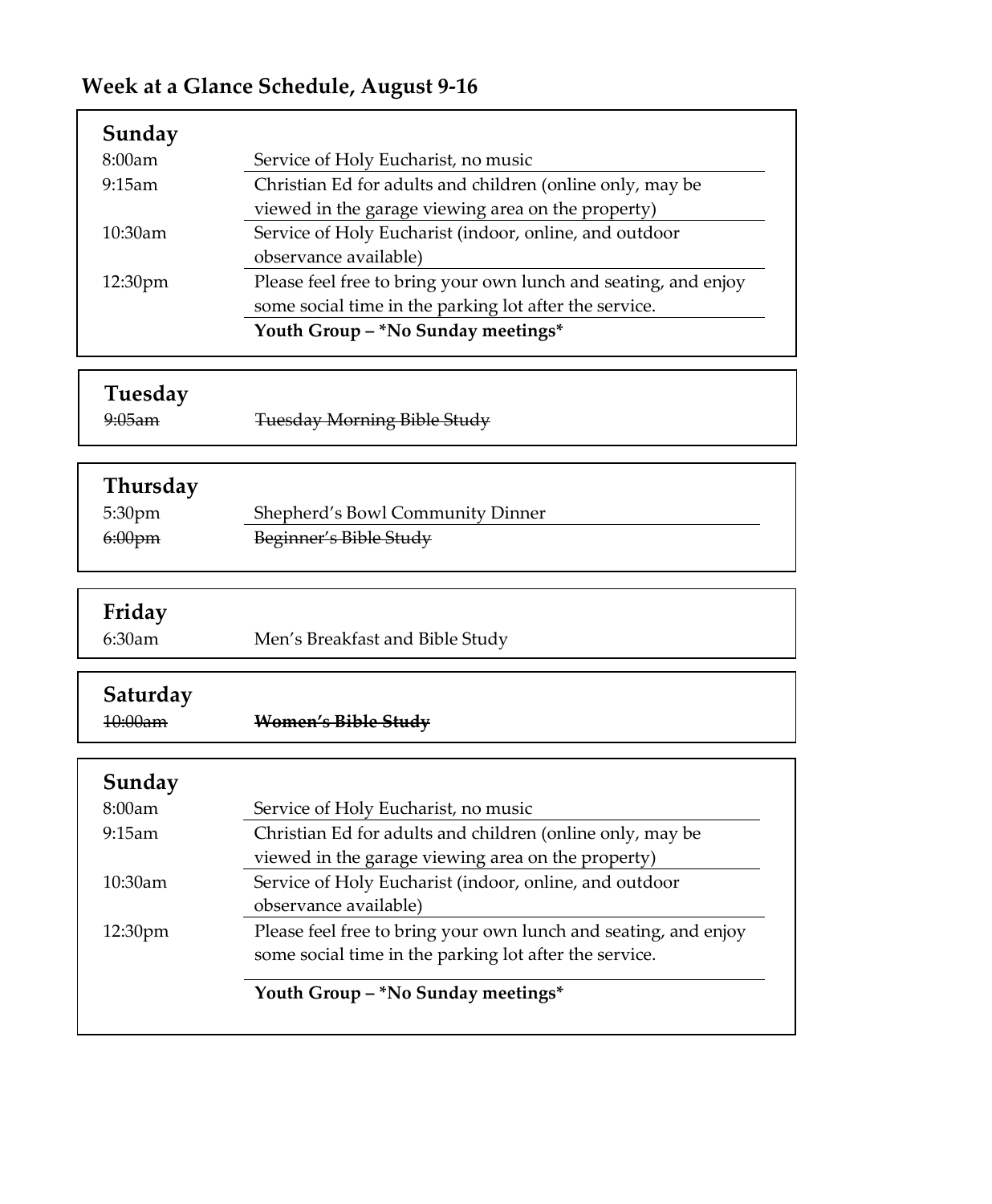#### *Please Pray For…*

**Anglican Church of North America** In the ACNA Cycle of Prayer, today we pray for the Diocese of the Mid-Atlantic, Bishop John Guernsey and his wife, Meg and Bishop Philip Zampino and his wife Jean.

**Diocese of the Living Word** St. Michael and All Angels Anglican Church, Kerrville, Texas • The Rev. John Onstott • Deacon Herman Roark • Seminarians

**For the Homebound** Betty Cancellieri, Francis Kochis, Mary Lindsey, Kay Seaman, Lilian Malinak, Charles Mabula, Charles Hadley **For the Sick** Peyton, Rick, Jason D., Doug & Maureen, Charles, Russ, Bill, Debbie, Bob, Hal and Carol, Joe B., Kay, Bev, Evelyn Martin, Kathy, Eileen, Fred, Andrew, Larry Dimmick, Chris, Lillian, Diane Price, Keith LaGier, Lin, Bruce **Missionaries** Pray for Bob and Joyce Carlson in Kenya and their work with Africa International University.

### **Serving at Good Shepherd this Week**

Altar Guild - Karen Carlton Shepherd's Bowl Cook – Pete Putano Shepherd's Bowl Team – Team 1 Ushers and Readers - volunteer

#### **Serving at Good Shepherd next Week**

Altar Guild - Karen Berman Shepherd's Bowl Cook – Jeanie Garruto Shepherd's Bowl Team – Team 3 Ushers and Readers - volunteer

| Daily Lectionary |                   |  |  |
|------------------|-------------------|--|--|
| Morning          | Evening           |  |  |
|                  | Monday            |  |  |
| Psalm 147        | Psalm 148         |  |  |
| 1 Sam 19         | Jer 31            |  |  |
| Luke 1.26-56     | $2$ Cor $8$       |  |  |
| Tuesday          |                   |  |  |
| Psalm 149-150    | Psalm 1-2         |  |  |
| 1 Sam 20         | Jer 32            |  |  |
| Luke 1.57-end    | $2$ Cor $9$       |  |  |
| Wednesday        |                   |  |  |
| Psalm 3-4        | Psalm 5           |  |  |
| 1 Sam 21-22      | Jer <sub>33</sub> |  |  |
| Luke 2.1-21      | 2 Cor 10          |  |  |
| Thursday         |                   |  |  |
| Psalm 6          | Psalm 7           |  |  |
| 1 Sam 23         | Jer 34            |  |  |
| Luke 2.22-end    | 2 Cor 11          |  |  |
| Friday           |                   |  |  |
| Psalm 8          | Psalm 9           |  |  |
| 1 Sam 24         | Jer 35            |  |  |
| Luke 3.1-22      | 2 Cor 12          |  |  |
| Saturday         |                   |  |  |
| Psalm 10         | Psalm 11-12       |  |  |
| 1 Sam 25         | Jer <sub>36</sub> |  |  |
| Luke 3.23-4.13   | 2 Cor 13          |  |  |
| Sunday           |                   |  |  |
| Psalm 13-14      | Psalm 15-16       |  |  |
| 1 Sam 26-27      | Jer <sub>37</sub> |  |  |
| Luke 4.14-37     | Rom 1             |  |  |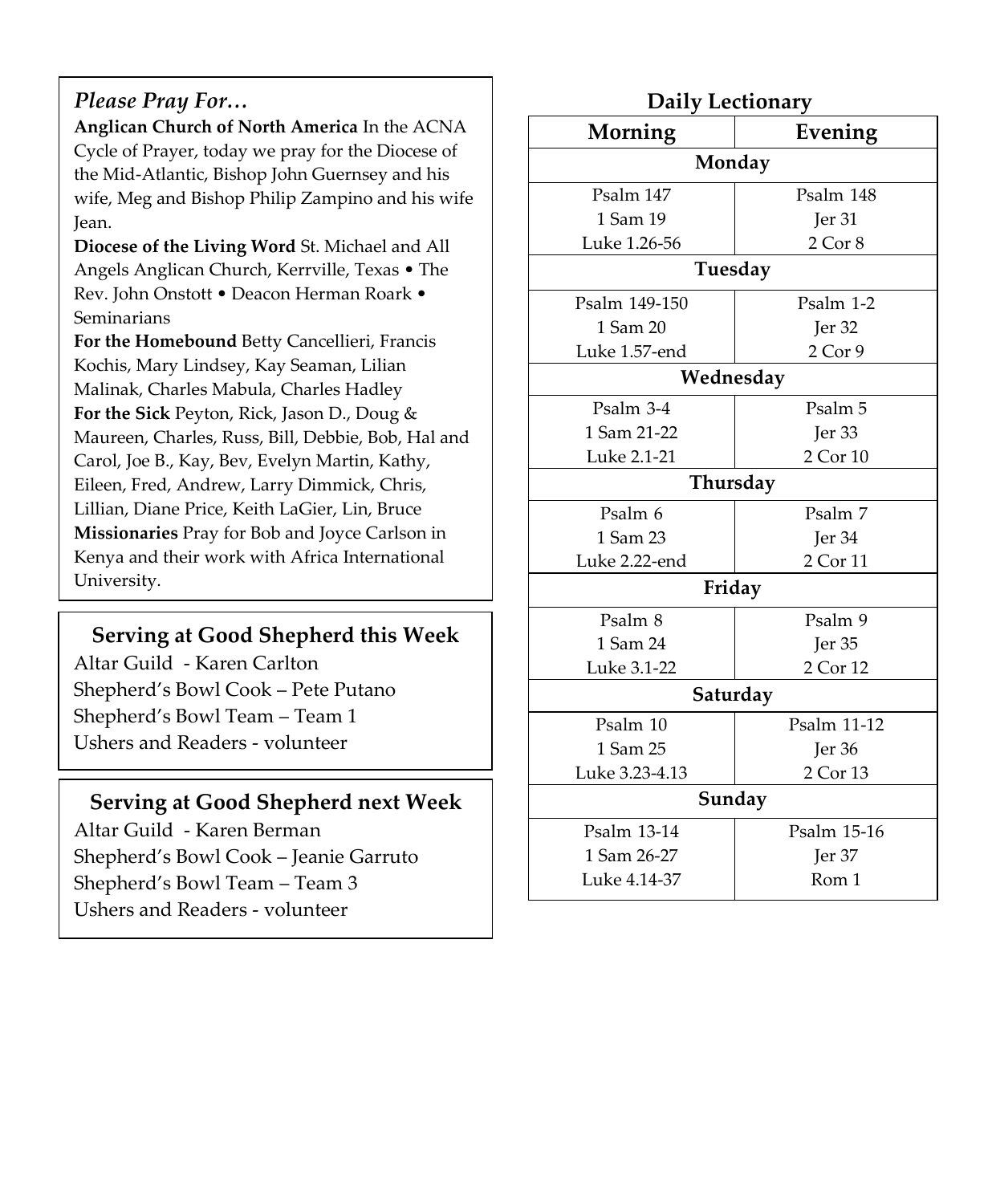### **What's Going on at Good Shepherd…**

*Happy Birthday!* August 13 Kcaarin Pineau

#### *Happy Anniversary!*

August 11 Fr Matt & Anne Kennedy August 13 Bob and Cookie Finch August 14 Colleen & Bill Kenny-Kuk

**Kennedy Vacation** The Kennedy family will be taking vacation through the month of August. Good Shepherd has lined up speakers to come in and preach during Matt's absence, and Tony Seel, the former rector at St. Andrews will be our supply priest for the month.

Tyler Van Fossen will be teaching Christian Ed. The Tuesday and Thursday bible study will be on hiatus for the month.

Please refrain from contacting Matt for any reason other than an emergency. Tyler and Jon will both be available for regular office hours, and the office will remain open during the entire month.

**Women's Bible Study** The women's bible study is still paused for the time being. Please see Christine Osgood for more information.

**Mission Groups** All Mission Groups are on hiatus for the summer, and will resume in the fall.

**Youth Group** There are no youth group meetings from August 1-September  $6<sup>th</sup>$ .

**First Meeting of 2020-2021** Youth Group will resume regularly meeting on Sundays from 6- 7:30pm at Good Shepherd.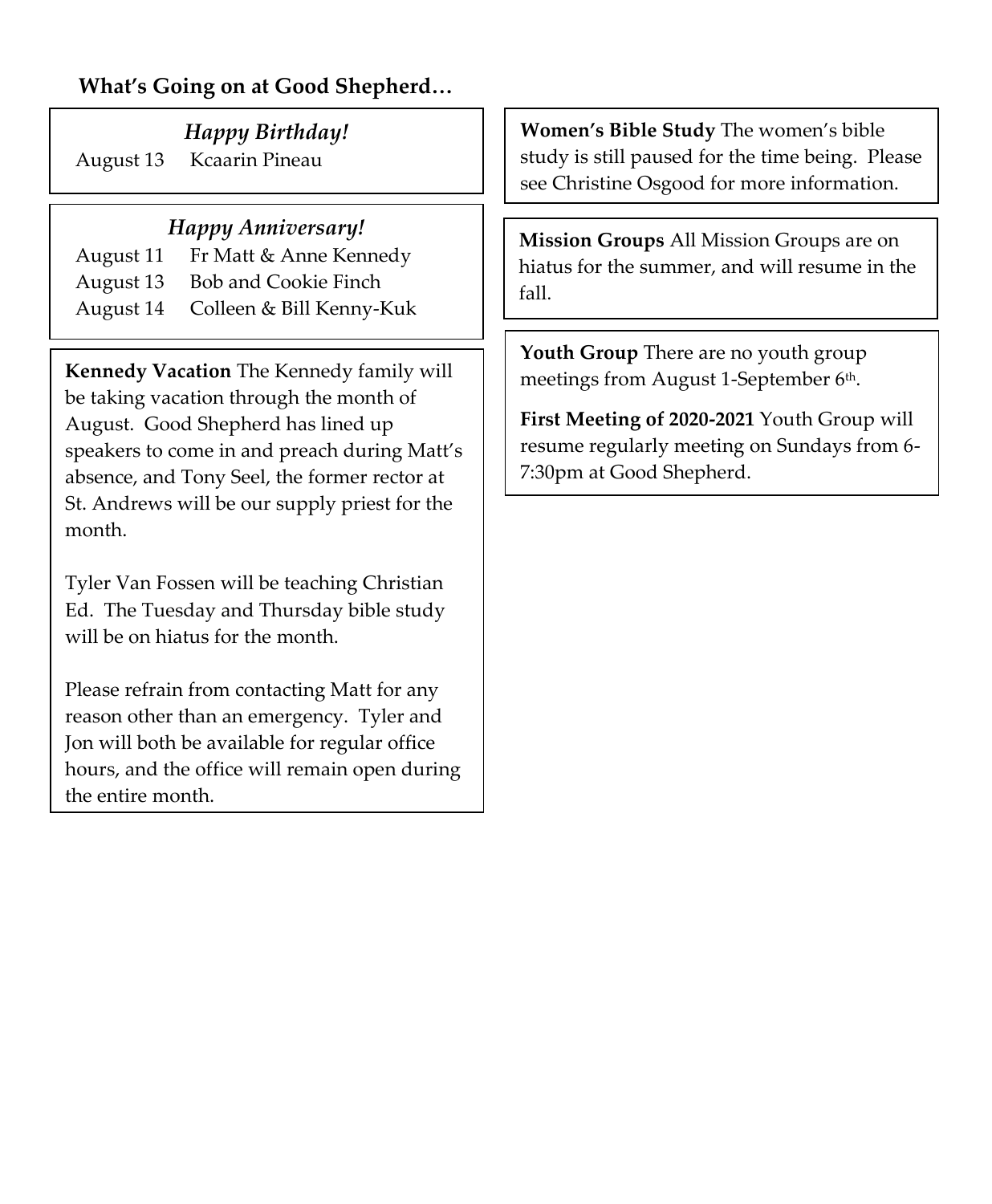# **Holy Eucharist**

**Prelude** *Air (Water Music Suite 1)*G.F. Handel

**Opening Music** *What Wondrous Love is This*

### **The Acclamation and Collect for Purity**

*The people stand* *Celebrant* Blessed be God, the Father, the Son and the Holy Spirit. *People* **And blessed be his kingdom, now and forever. Amen.**

 $A$ lmighty God, to you all hearts are open, all desires known, and from you no secrets are hid:

Cleanse the thoughts of our hearts by the inspiration of your Holy Spirit, that we may perfectly love you, and worthily magnify your holy Name; through Christ our Lord. *Amen.*

### T**he Summary of the Law**

Jesus said: You shall love the Lord your God with all your heart and with all your soul and with all your mind. This is the great and first commandment. And a second is like it: You shall love your neighbor as yourself. On these two commandments depend all the Law and the Prophets.

*Matthew 22:37-40*

### **Gloria in Excelsis**

Glory to God in the highest, and peace to his people on earth. Lord God, heavenly King, almighty God and Father, we worship you, we give you thanks, we praise you for your glory. Lord Jesus Christ, only Son of the Father, Lord God, Lamb of God, you take away the sin of the world: have mercy on us; you are seated at the right hand of the Father: receive our prayer. For you alone are the Holy One, you alone are the Lord, you alone are the Most High, Jesus Christ, with the Holy Spirit, in the glory of God the Father. Amen.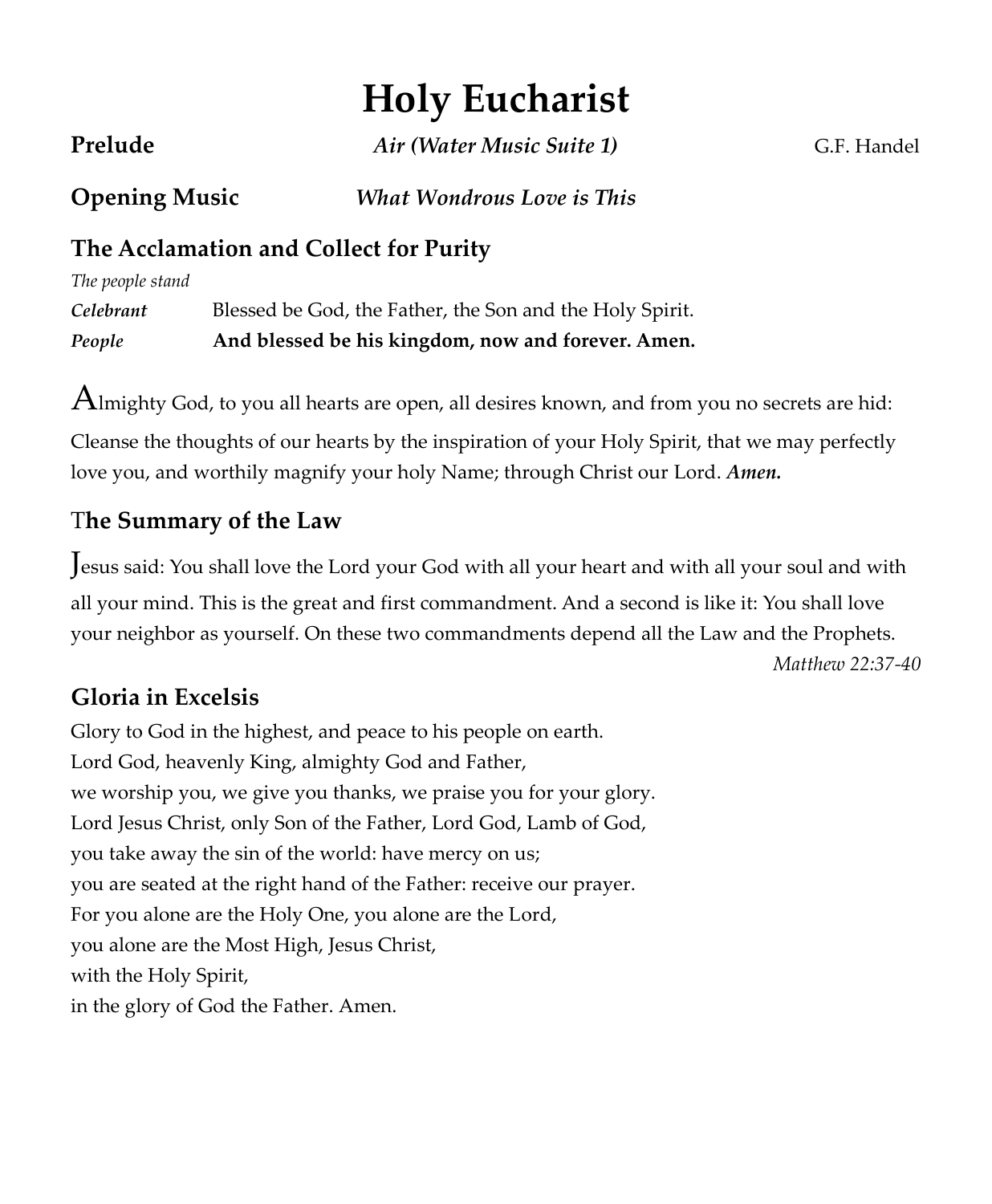### **The Collect of the Day**

| Celebrant | The Lord be with you. |
|-----------|-----------------------|
| People    | And with your spirit. |
| Celebrant | Let us pray.          |

Almighty God, give us the increase of faith, hope, and love; and, that we may obtain what you have promised, make us love what you command; through Jesus Christ our Lord, who lives and reigns with you and the Holy Spirit, one God, for ever and ever. **Amen.**

### **The Lessons**

*The people sit for the reading of the lessons.*

### **The First Lesson Jonah 2:1-10**

Then Jonah prayed to the Lord his God from the belly of the fish, saying,

"I called out to the Lord, out of my distress, and he answered me; out of the belly of Sheol I cried, and you heard my voice. For you cast me into the deep, into the heart of the seas, and the flood surrounded me; all your waves and your billows passed over me. Then I said, 'I am driven away from your sight; yet I shall again look upon your holy temple.' The waters closed in over me to take my life; the deep surrounded me; weeds were wrapped about my head at the roots of the mountains. I went down to the land whose bars closed upon me forever; yet you brought up my life from the pit,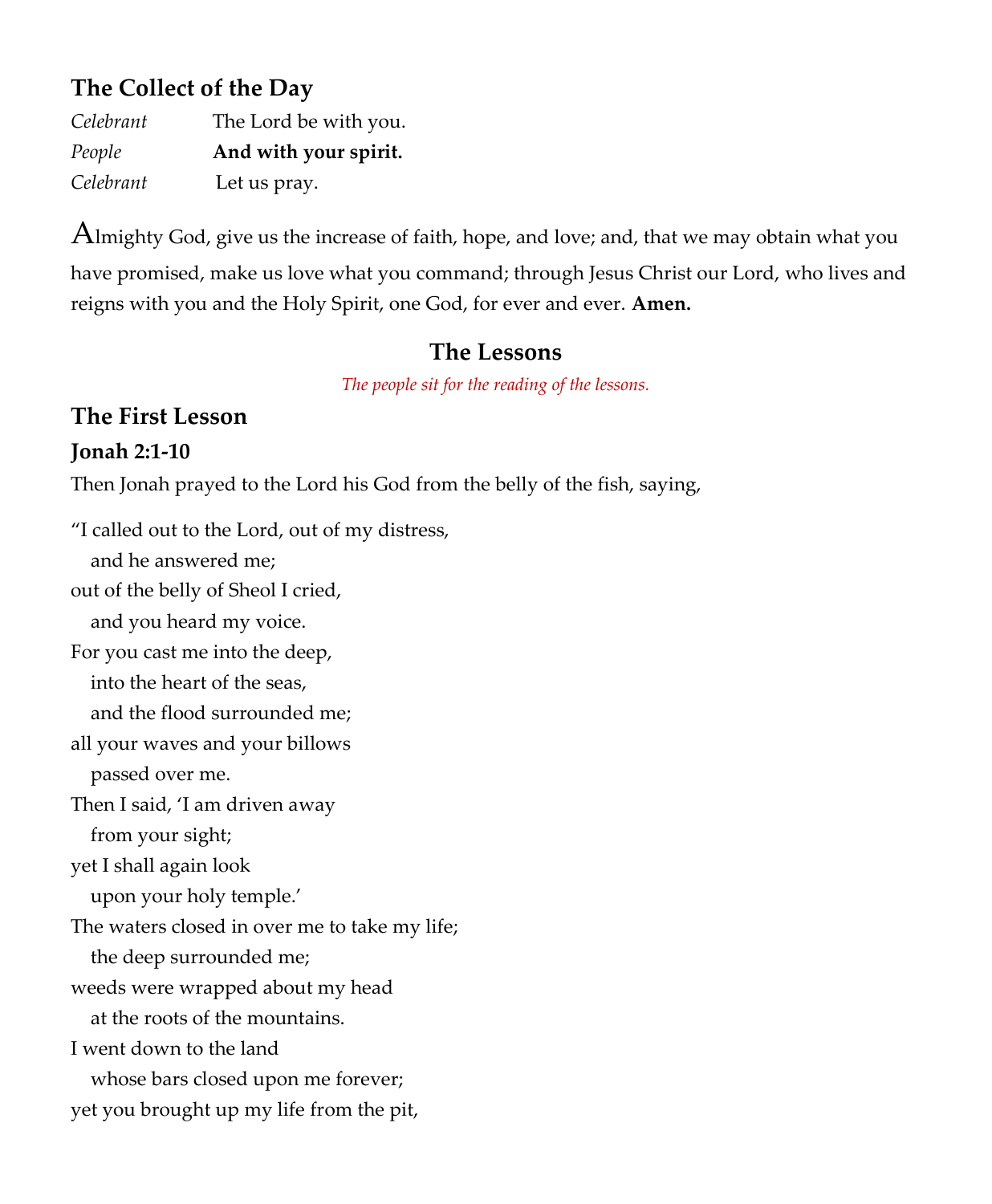O Lord my God. When my life was fainting away, I remembered the Lord, and my prayer came to you, into your holy temple. Those who pay regard to vain idols forsake their hope of steadfast love. But I with the voice of thanksgiving will sacrifice to you; what I have vowed I will pay. Salvation belongs to the Lord!"

And the Lord spoke to the fish, and it vomited Jonah out upon the dry land.

| Reader | The Word of the Lord. |
|--------|-----------------------|
| People | Thanks be to God.     |

#### **Psalm 29**

| $\mathbf{1}$            | Ascribe unto the LORD, O you mighty, *                                                    |
|-------------------------|-------------------------------------------------------------------------------------------|
|                         | ascribe unto the LORD worship and strength.                                               |
| $\overline{2}$          | Give the LORD the honor due unto his Name; *                                              |
|                         | worship the LORD with holy worship.                                                       |
| 3                       | It is the LORD that commands the waters; *                                                |
|                         | it is the glorious God that makes the thunder.                                            |
| $\overline{\mathbf{4}}$ | It is the LORD that rules the sea; the voice of the LORD is mighty in its working; *      |
|                         | the voice of the LORD is a glorious voice.                                                |
| 5                       | The voice of the LORD breaks the cedar trees; *                                           |
|                         | indeed, the LORD breaks the cedars of Lebanon.                                            |
| 6                       | He makes them also to skip like a calf, *                                                 |
|                         | Lebanon also, and Sirion, like a young ox.                                                |
| 7                       | The voice of the LORD divides the flames of fire; the voice of                            |
|                         | the LORD shakes the wilderness; *                                                         |
|                         | indeed, the LORD shakes the wilderness of Kadesh.                                         |
| 8                       | The voice of the LORD makes the deer to bring forth young, and strips the forests bare; * |
|                         | in his temple all cry, "Glory."                                                           |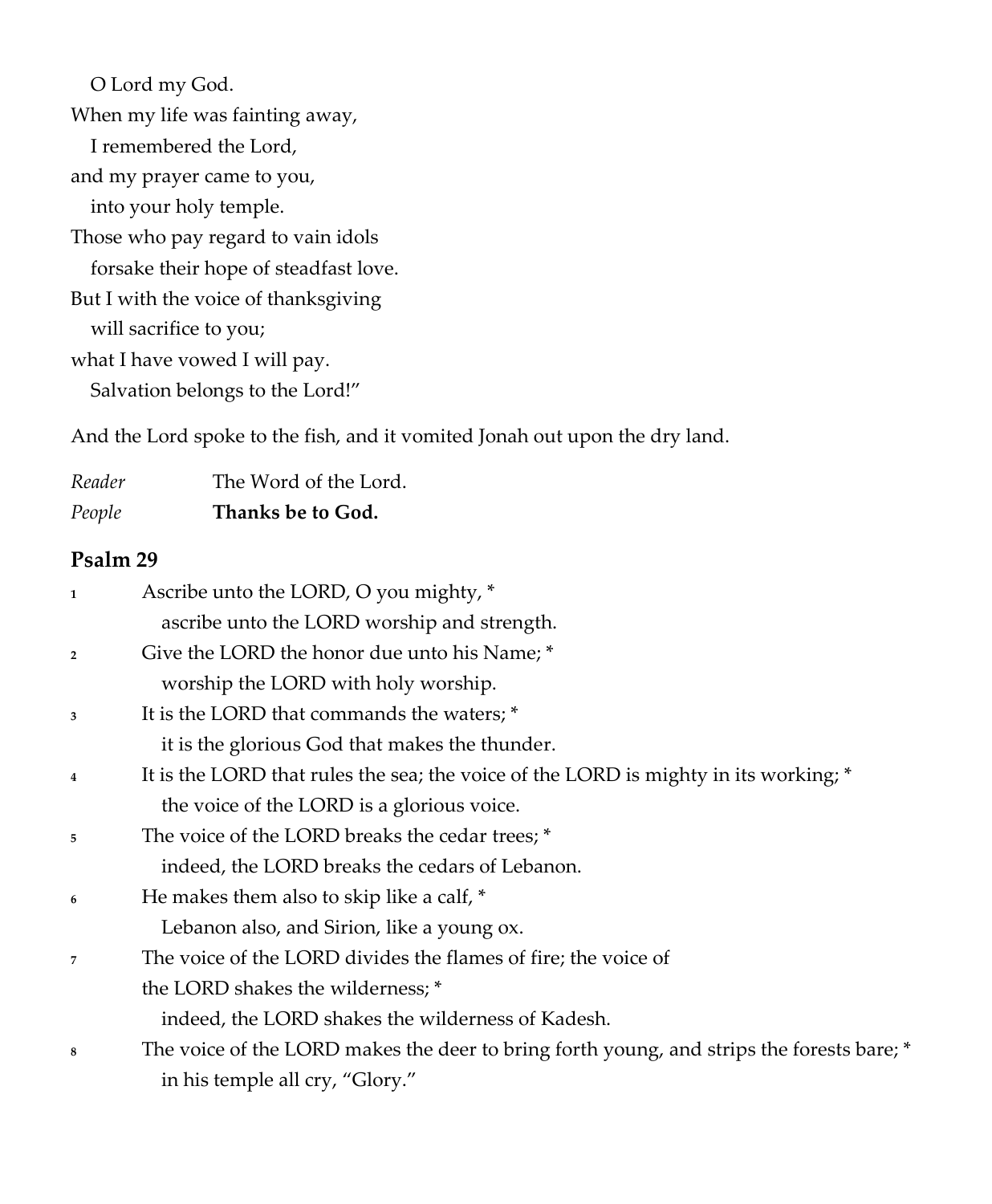**9** The LORD sits above the floodwaters,  $*$  and the LORD remains King for ever. **<sup>10</sup>** The LORD shall give strength to his people; \* the LORD shall give his people the blessing of peace.

### **The Second Lesson**

### **Romans 9:1-5**

I am speaking the truth in Christ—I am not lying; my conscience bears me witness in the Holy Spirit— that I have great sorrow and unceasing anguish in my heart. For I could wish that I myself were accursed and cut off from Christ for the sake of my brothers, my kinsmen according to the flesh. They are Israelites, and to them belong the adoption, the glory, the covenants, the giving of the law, the worship, and the promises. To them belong the patriarchs, and from their race, according to the flesh, is the Christ, who is God over all, blessed forever. Amen.

| Reader | The Word of the Lord. |
|--------|-----------------------|
| People | Thanks be to God.     |

### **The Gospel**

*Celebrant* The Holy Gospel of our Lord Jesus Christ according to Matthew. *People* **Glory to You, Lord Christ.**

### **Matthew 14:22-33**

Immediately he made the disciples get into the boat and go before him to the other side, while he dismissed the crowds. And after he had dismissed the crowds, he went up on the mountain by himself to pray. When evening came, he was there alone, but the boat by this time was a long way from the land, beaten by the waves, for the wind was against them. And in the fourth watch of the night he came to them, walking on the sea. But when the disciples saw him walking on the sea, they were terrified, and said, "It is a ghost!" and they cried out in fear. But immediately Jesus spoke to them, saying, "Take heart; it is I. Do not be afraid."

And Peter answered him, "Lord, if it is you, command me to come to you on the water." He said, "Come." So Peter got out of the boat and walked on the water and came to Jesus. But when he saw the wind, he was afraid, and beginning to sink he cried out, "Lord, save me." Jesus immediately reached out his hand and took hold of him, saying to him, "O you of little faith, why did you doubt?" And when they got into the boat, the wind ceased. And those in the boat worshiped him, saying, "Truly you are the Son of God."

*Celebrant* The Gospel of the Lord. *People* **Praise to you, Lord Christ.**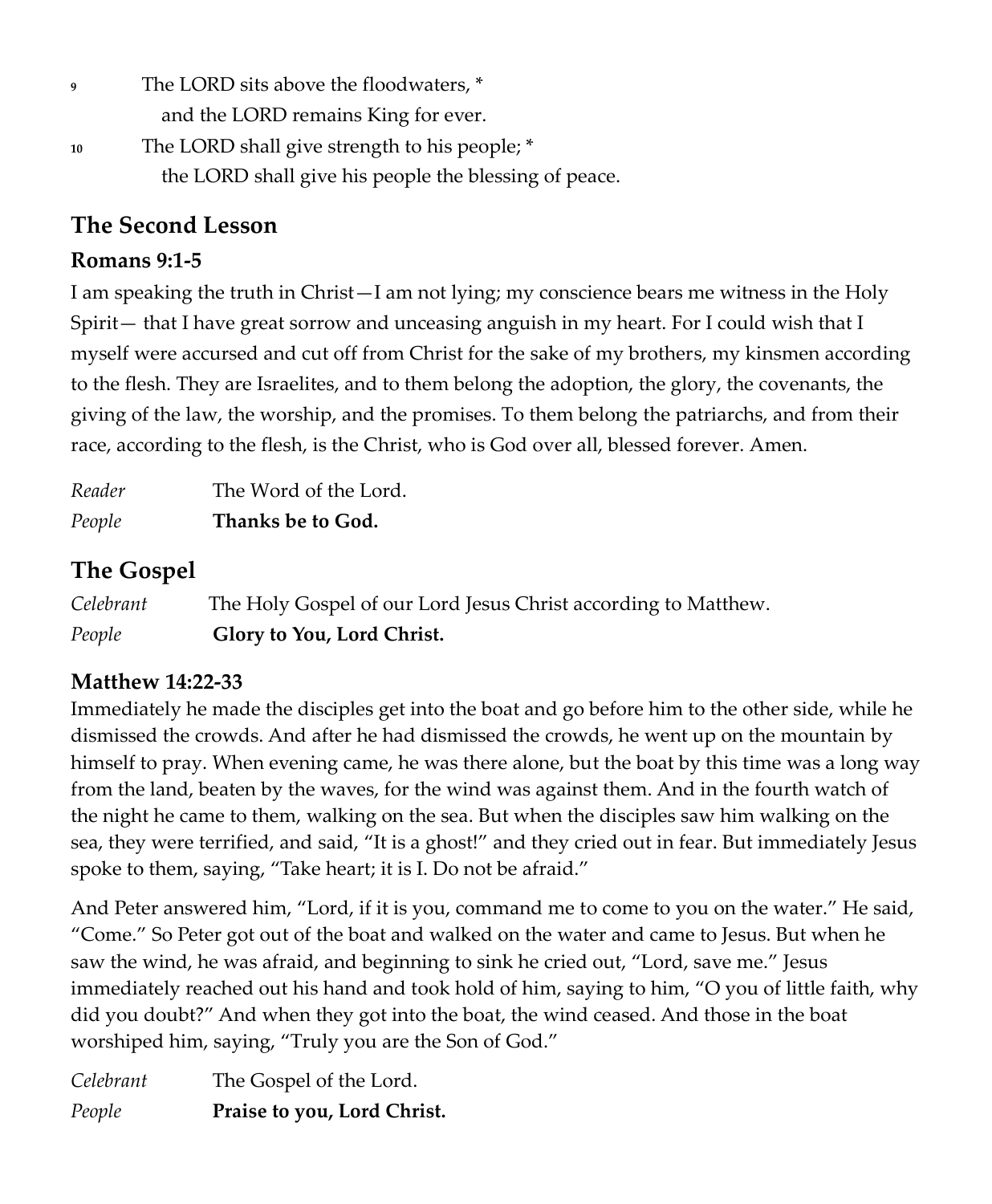### **The Nicene Creed**

*The people stand, if able Celebrant* Let us confess our faith in the words of the Nicene Creed:

We believe in one God, the Father, the Almighty, maker of heaven and earth, of all that is, visible and invisible.

We believe in one Lord, Jesus Christ, the only-begotten Son of God, eternally begotten of the Father, God from God, Light from Light, true God from true God, begotten, not made, of one Being with the Father. Through him all things were made. For us and for our salvation he came down from heaven: was incarnate from the Holy Spirit and the Virgin Mary, and was made man.

For our sake he was crucified under Pontius Pilate; he suffered death and was buried. On the third day he rose again in accordance with the Scriptures; he ascended into heaven and is seated at the right hand of the Father. He will come again in glory to judge the living and the dead, and his kingdom will have no end.

We believe in the Holy Spirit, the Lord, the giver of life, who proceeds from the Father and the Son. Who, with the Father and the Son, is worshiped and glorified, who has spoken through the Prophets.

We believe in one holy catholic and apostolic Church. We acknowledge one baptism for the forgiveness of sins. We look for the resurrection of the dead, and the life of the world to come. *Amen.*

### **The Prayers of the People**

Let us pray for the Church and for the world, saying, *"hear our prayer."* 

For the peace of the whole world, and for the well-being and unity of the people of God.

*Reader* Lord, in your mercy: *People* **Hear our prayer.** 

For Foley Beach, our Archbishop, and Julian Dobbs, our Bishop, and for all the clergy and people of our Diocese and Congregation.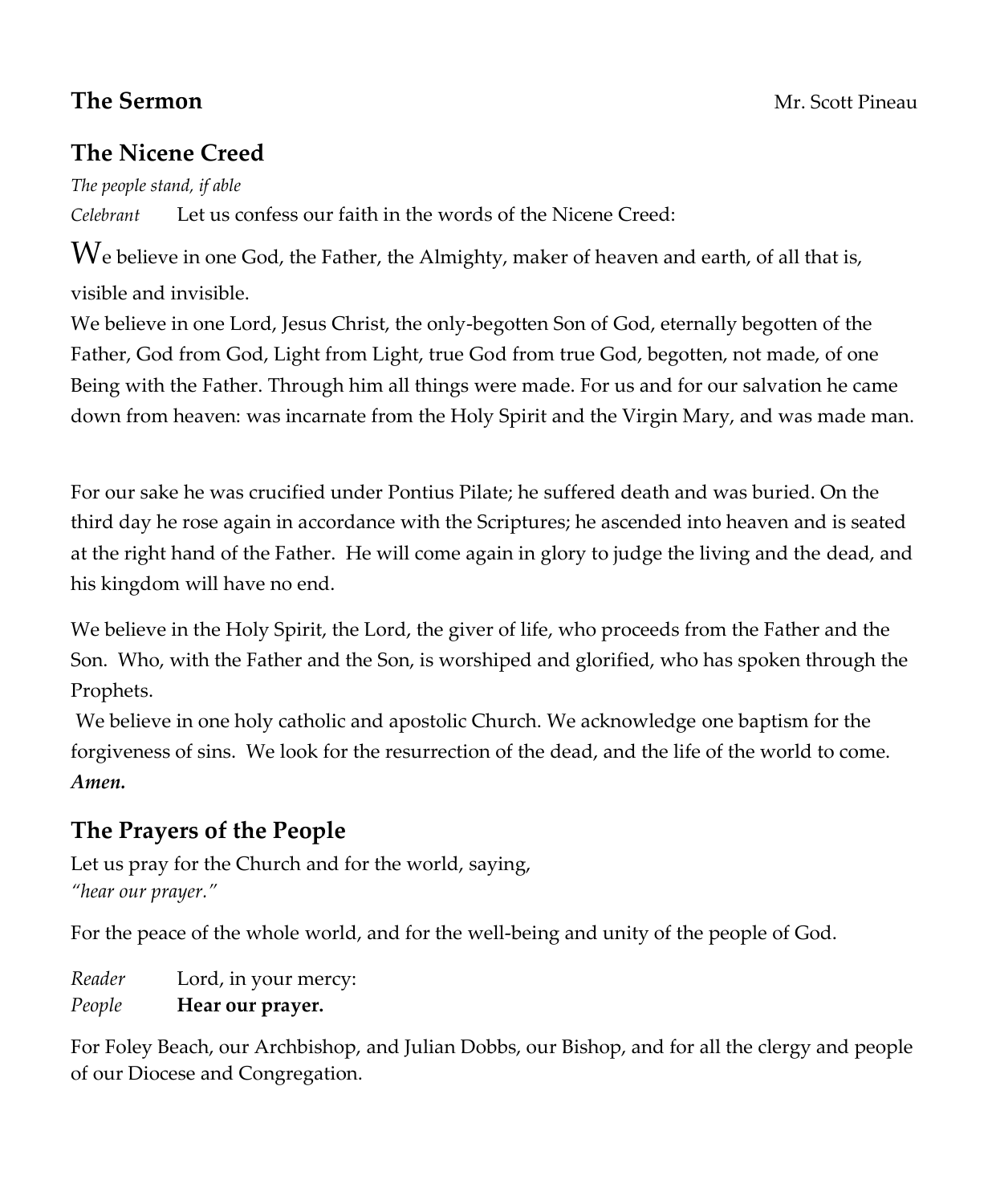*Reader* Lord, in your mercy: *People* **Hear our prayer.** 

For all those who proclaim the Gospel at home and abroad; and for all who teach and disciple others.

*Reader* Lord, in your mercy: *People* **Hear our prayer.** 

For our brothers and sisters in Christ who are persecuted for their faith.

*Reader* Lord, in your mercy: *People* **Hear our prayer.** 

For our nation, for those in authority, and for all in public service especially our President, Mr. Donald Trump.

*Reader* Lord, in your mercy: *People* **Hear our prayer.**

For all those who are in trouble, sorrow, need, sickness, or any other adversity.

*Reader* Lord, in your mercy: *People* **Hear our prayer.**

We bless your holy Name for all your servants who departed this life in your faith and fear, praying you would grant us grace to follow their good examples, that with them we might partake in your heavenly kingdom.

I invite you to add your own additional prayers and thanksgivings at this time

Heavenly Father, grant these our prayers for the sake of Jesus Christ, our only Mediator and Advocate, who lives and reigns with you in the unity of the Holy Spirit, one God, now and for ever. **Amen.**

### **The Confession of Sin**

*Celebrant* Let us confess our sins against God and our neighbors. *The people kneel if able and pray together*

Almighty God, Father of our Lord Jesus Christ, maker of all things, judge of all people: We acknowledge and bewail our manifold sins and wickedness, which we from time to time most grievously have committed, by thought, word, and deed, against your divine Majesty, provoking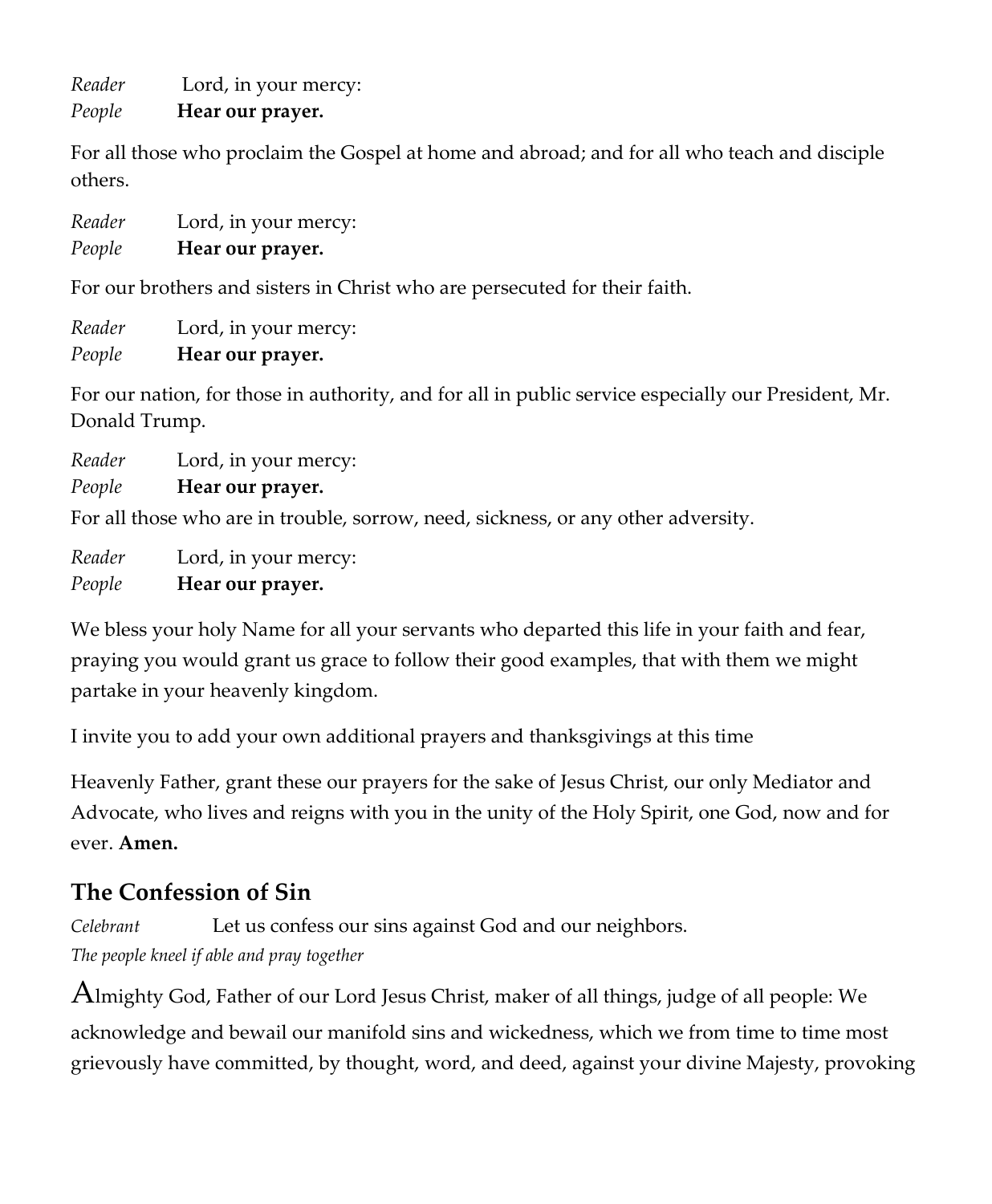most justly your wrath and indignation against us. We do earnestly repent, and are heartily sorry for these our misdoings; the remembrance of them is grievous unto us, the burden of them is intolerable.

Have mercy upon us, have mercy upon us, most merciful Father; for your Son our Lord Jesus Christ's sake, forgive us all that is past; and grant that we may ever hereafter serve and please you in newness of life, to the honor and glory of your Name; through Jesus Christ our Lord. Amen.

#### *Celebrant stands and says*

Almighty God, our heavenly Father, who in his great mercy has promised forgiveness of sins to all those who sincerely repent and with true faith turn to him, have mercy upon you, pardon and deliver you from all your sins, confirm and strengthen you in all goodness, and bring you to everlasting life; through Jesus Christ our Lord. *Amen.*

### **The Comfortable Words**

*The Celebrant says*

Hear the Word of God to all who truly turn to him.

The saying is trustworthy and deserving of full acceptance, that Christ Jesus came into the world to save sinners. *~1 Timothy 1:15*

### **The Peace**

*Celebrant* The peace of the Lord be always with you. *People* **And with your spirit.**

*Then the Celebrants and People may greet one another in the name of the Lord.*

**The Offertory** *How Firm a Foundation Celebrant* Ascribe to the Lord the glory due his name; bring an offering, and come into his courts!

*\*If you are a guest with us today, please do not feel obligated to give an offering. If you are a regular attender at Good Shepherd, you may give your tithe in several ways. There is an offering box at the rear of the sanctuary where you may drop your tithe, or you can mail checks to 360 Conklin Avenue, Binghamton, NY, 13903. You can also give online throug[h Breeze](https://goodshepherdbinghamton.breezechms.com/give/online) or you can text a donation through Breeze at 607-882-6551. Good Shepherd also has a PayPal account. If you choose to give vi[a PayPal](https://www.paypal.me/GSBinghamton?utm_source=unp&utm_medium=email&utm_campaign=PPC000654&utm_unptid=42acbf38-6ada-11ea-b9a4-b875c0f50354&ppid=PPC000654&cnac=US&rsta=en_US&cust=8MVRVDQC795TS&unptid=42acbf38-6ada-11ea-b9a4-b875c0f50354&calc=69b6c6cb4a105&unp_tpcid=ppme-social-business-profile-created&page=main:email:PPC000654:::&pgrp=main:email&e=cl&mchn=em&s=ci&mail=sys) you can avoid fees by paying directly from your bank. Be sure to uncheck the box that says, "paying for goods and services" at the bottom or paypal will charge Good Shepherd a fee. As always, thank you for your great generosity and kind support.*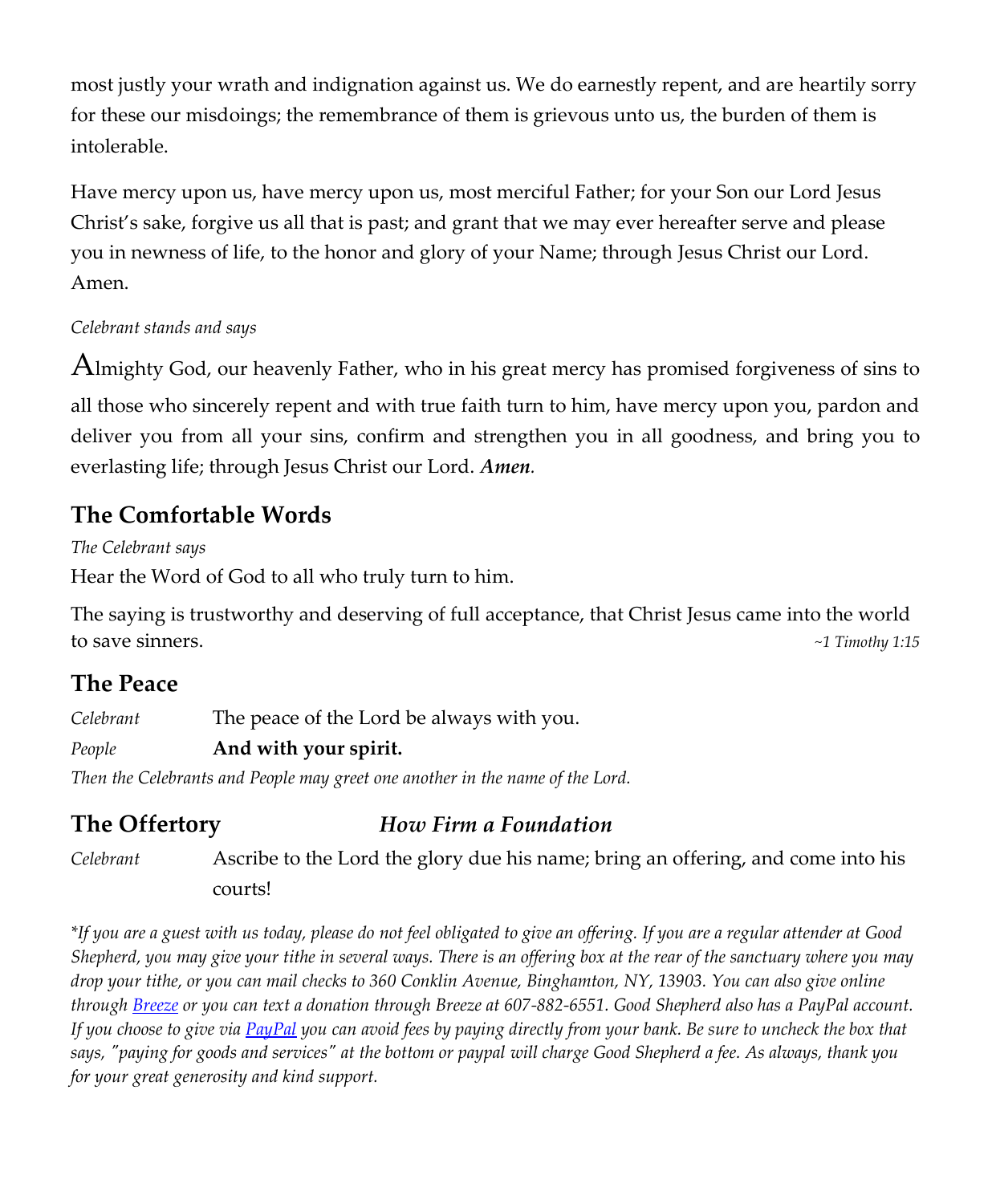### **The Presentation of the Gifts**

| People           | And of thine own have we given thee. |
|------------------|--------------------------------------|
| Celebrant        | All things come of thee O Lord       |
| The People Stand |                                      |

## **The Great Thanksgiving**

| Celebrant | The Lord be with you.                   |
|-----------|-----------------------------------------|
| People    | And with your spirit.                   |
| Celebrant | Lift up your hearts.                    |
| People    | We lift them to the Lord.               |
| Celebrant | Let us give thanks to the Lord our God. |
| People    | It is just and right so to do.          |

#### *Then, facing the Table, the Celebrant proceeds*

It is right, and a good and joyful thing, always and everywhere to give thanks to you, Father

Almighty, Creator of heaven and earth.

Through Jesus Christ our Lord, who on the first day of the week overcame death and the grave, and by his glorious resurrection opened to us the way of everlasting life.

Therefore we praise you, joining our voices with Angels and Archangels and with all the company of heaven, who for ever sing this hymn to proclaim the glory of your Name:

### **The Sanctus**

*The people remain standing and say*

Holy, Holy, Holy Lord God of power and might Heaven and Earth are full of your glory Hosanna in the Highest. Blessed is he who comes in the name of the Lord Hosanna in the Highest, Hosanna in the Highest.

*The people kneel. The Celebrant continues*

All praise and glory is yours, O God our heavenly Father, for in your tender mercy, you gave your only Son Jesus Christ to suffer death upon the cross for our redemption. He made there, by his one oblation of himself once offered, a full, perfect, and sufficient sacrifice, oblation, and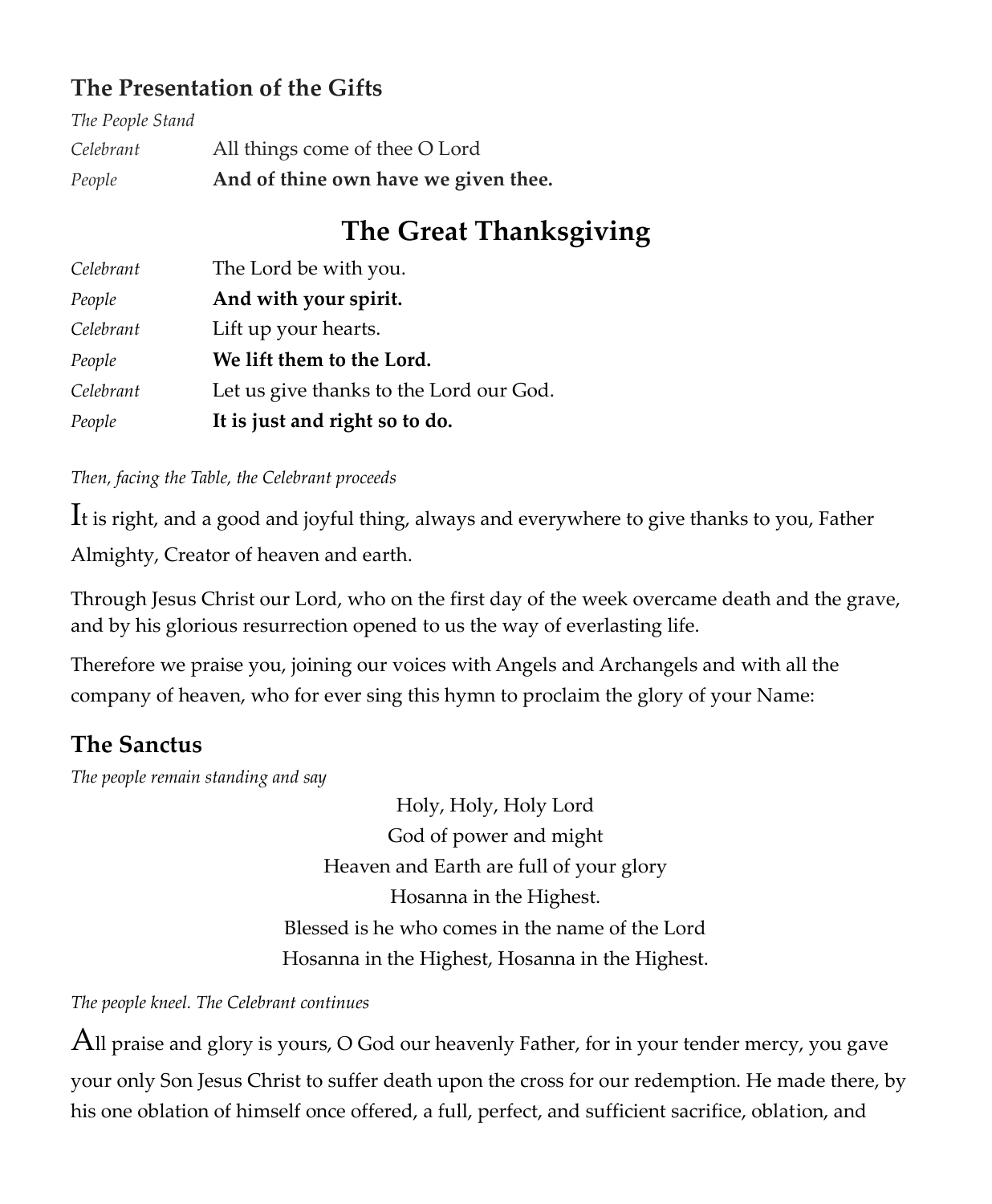satisfaction, for the sins of the whole world; and he instituted, and in his Holy Gospel commanded us to continue, a perpetual memory of his precious death and sacrifice, until his coming again.

And now, O merciful Father; in your great goodness, we ask you to bless and sanctify, with your Word and Holy Spirit, these gifts of bread and wine, that we, receiving them according to your Son our Savior Jesus Christ's holy institution, in remembrance of his death and passion, may be partakers of his most blessed Body and Blood.

For on the night that he was betrayed, our Lord Jesus Christ took bread; and when he had given thanks, he broke it, and gave it to his disciples, saying, "Take, eat; this is my Body which is given for you: Do this in remembrance of me." Likewise, after supper, Jesus took the cup, and when he had given thanks, he gave it to them, saying, "Drink this, all of you; for this is my Blood of the New Covenant, which is shed for you, and for many, for the forgiveness of sins: Whenever you drink it, do this in remembrance of me." Therefore we proclaim the mystery of faith

*Celebrant and People say together*

Christ has died, Christ is risen, Christ will come again

And here we offer and present to you, O Lord, ourselves, our souls and bodies, to be a reasonable, holy, and living sacrifice; humbly pleading that all those who shall partake of this Holy Communion may worthily receive the most precious Body and Blood of your Son Jesus Christ; that, by the Holy Spirit, we may be filled with your grace and heavenly benediction, and made one body with him, so that he may dwell in us, and we in him.

By him, and with him, and in him, in the unity of the Holy Spirit, all honor and glory is yours, Almighty Father, now and forever. *Amen.*

And now, as our Savior Christ has taught us, we are bold to pray:

### **The Lord's Prayer**

*The people remain kneeling, and say*

Our Father, who art in heaven, hallowed be thy Name.

Thy kingdom come, thy will be done, on earth as it is in heaven.

Give us this day our daily bread.

And forgive us our trespasses, as we forgive those who trespass against us.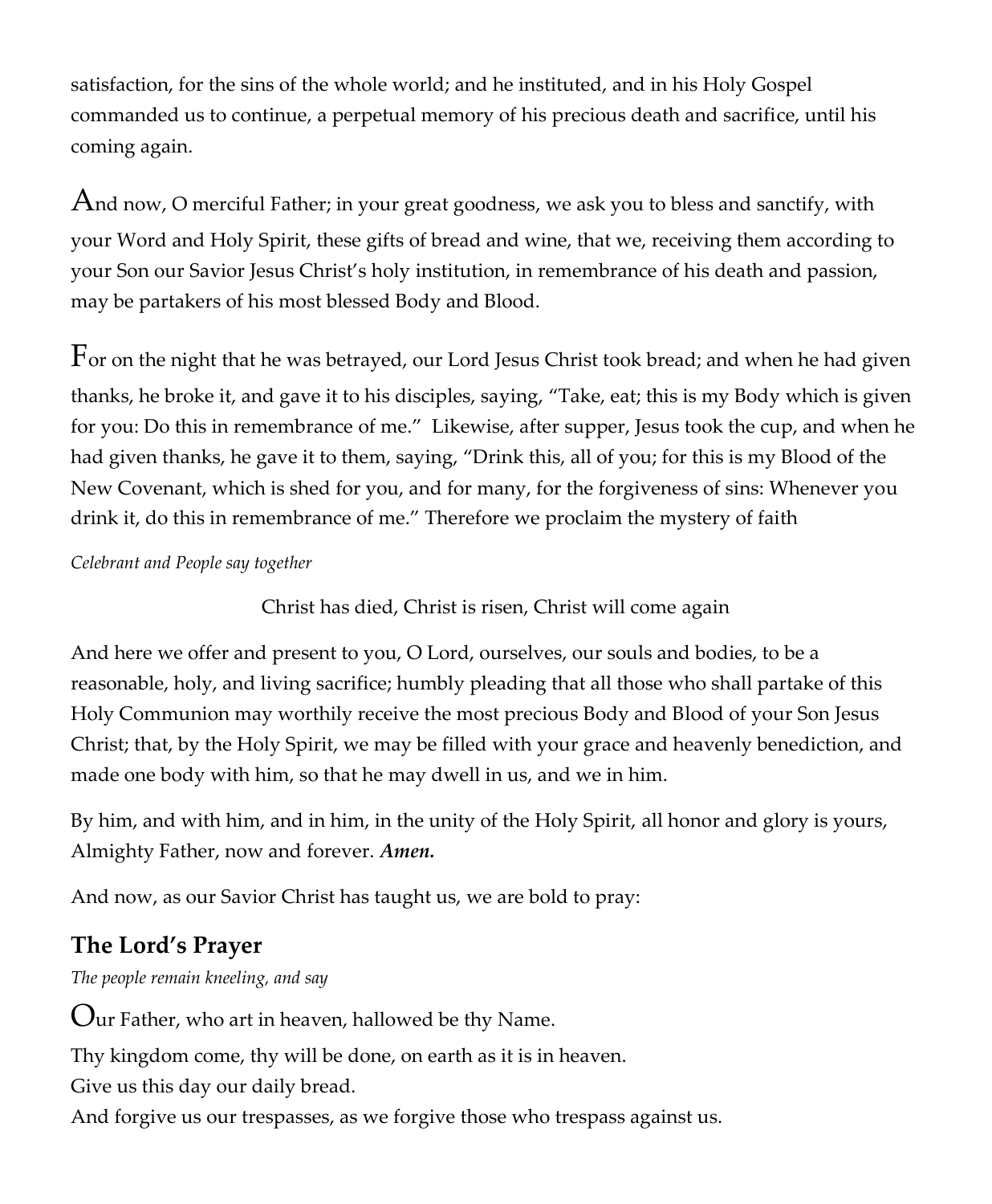And lead us not into temptation, but deliver us from evil. For thine is the kingdom, and the power, and the glory, forever and ever. Amen.

### **The Fraction**

*The people remain kneeling and say Celebrant* Alleluia. Christ our Passover Lamb has been sacrificed, once for all upon the Cross. *People* **Therefore let us keep the feast. Alleluia.**

### **The Prayer of Humble Access**

*Celebrant and people say together*

 $\operatorname{We}$  do not presume to come to this your Table, O merciful Lord, trusting in our own

righteousness, but in your manifold and great mercies. We are not worthy so much as to gather up the crumbs under your Table. But you are the same Lord whose property is always to have mercy. Grant us, therefore, gracious Lord, so to eat the flesh of your dear Son Jesus Christ, and to drink his blood, that we may evermore dwell in him, and he in us. *Amen.*

## **The Communion of the People**

*All Christians baptized in any denomination and in good standing with their home church are welcome to take Communion. If you are unable to take communion for any reason, you are warmly invited to the rail for a prayer and blessing: just place your hands across your chest and one of the pastors will bless and pray for you. If you are in a wheelchair or are unable to come forward for any reason, please let an usher know and we will bring the Sacrament to you in your pew. Gluten free wafers are available upon request when you come forward.*

## **The Invitation**

### *Celebrant*

The Gifts of God for the people of God. Take them in remembrance that Christ died for you, and feed on him in your hearts, by faith, with thanksgiving.

**Communion Music** *Jesus Draw Me Ever Nearer O Jesus I Have Promised*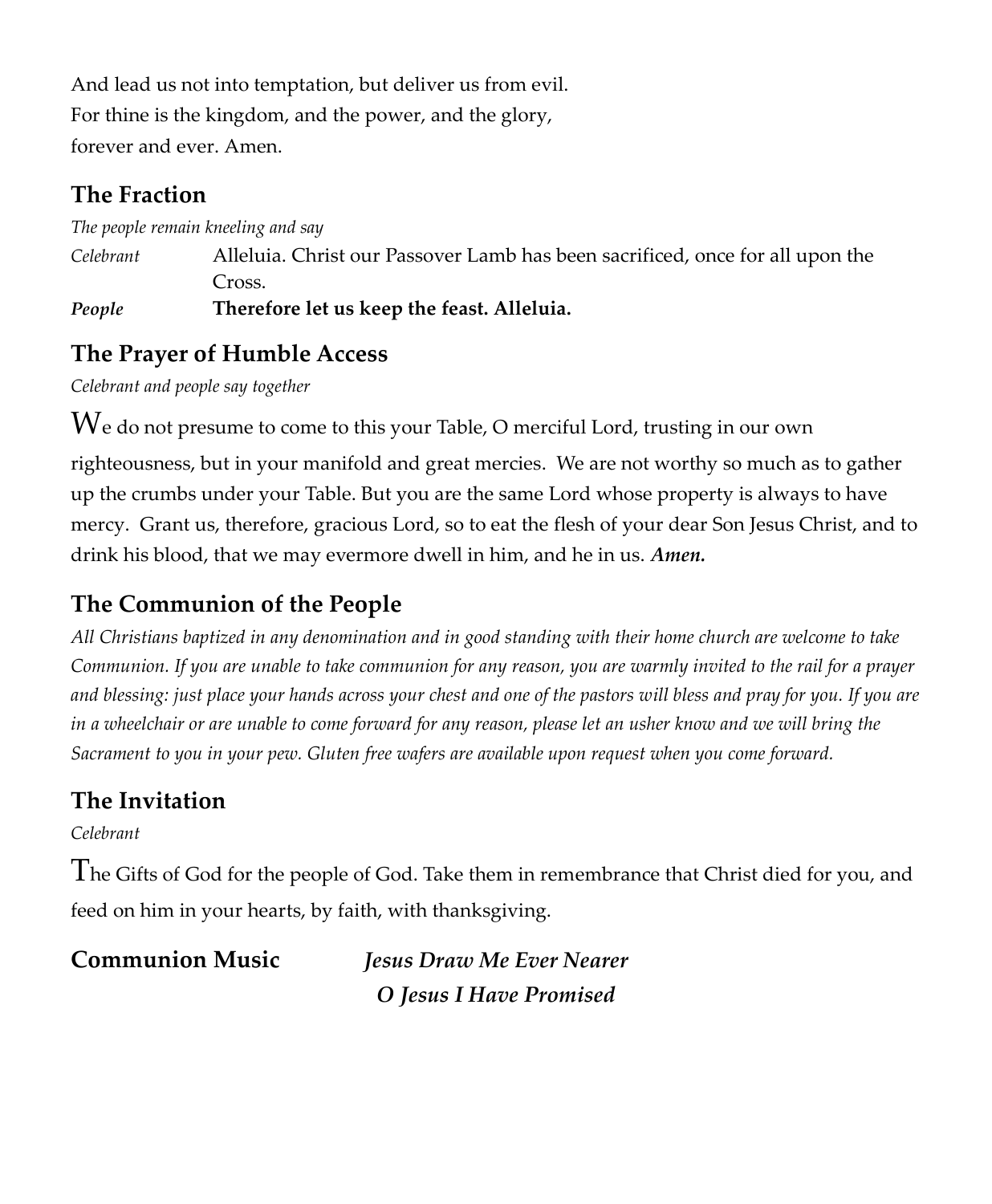### **The Post-Communion Prayer**

*The people kneel.* 

*Celebrant* The Lord be with you. *People* **And with your spirit.**

#### *Celebrant and People*

 $A$ lmighty and ever-living God, we thank you for feeding us, in these holy mysteries, with the spiritual food of the most precious Body and Blood of your Son our Savior Jesus Christ; and for assuring us, through this Sacrament, of your favor and goodness towards us; and that we are true members of the mystical body of your Son, the blessed company of all faithful people; and are also heirs, through hope, of your everlasting kingdom. And we humbly ask you, heavenly Father, to assist us with your grace, that we may continue in that holy fellowship, and do all such good works as you have prepared for us to walk in; through Jesus Christ our Lord, to whom with you and the Holy Spirit, be all honor and glory, now and forever. Amen.

### **The Blessing**

#### *Celebrant*

The peace of God, which passes all understanding, keep your hearts and minds in the knowledge and love of God, and of his Son Jesus Christ our Lord; and the blessing of God Almighty, the Father, the Son, and the Holy Spirit, be upon you, and remain with you forever and ever. *Amen.*

**Recessional** *My Hope is Built on Nothing Less*

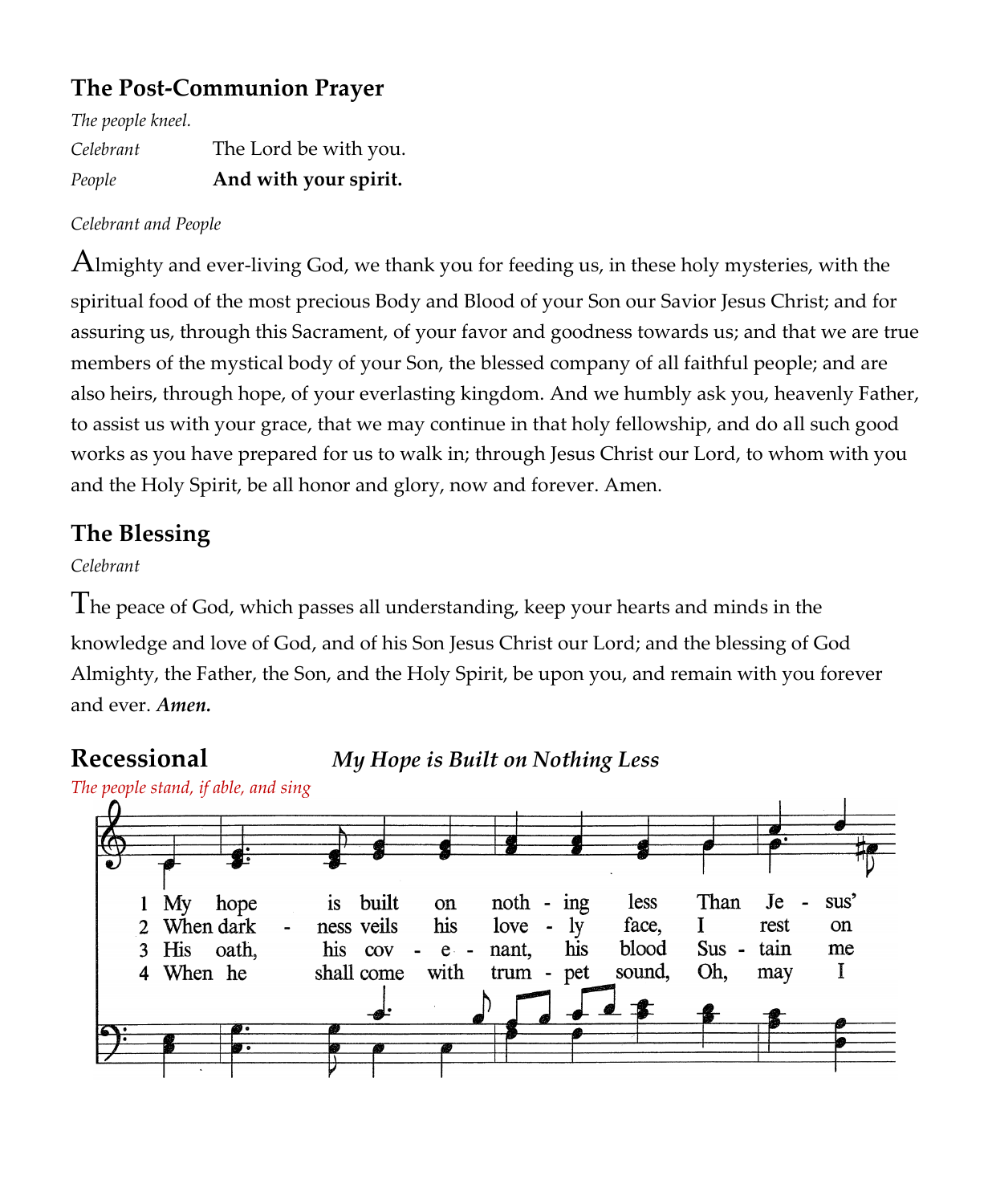

### **The Dismissal**

*Celebrant* Let us go forth into the world, rejoicing in the power of the Holy Spirit. Alleluia, Alleluia.

*People* **Thanks be to God. Alleluia, Alleluia.**

**Postlude** *Little Prelude & Fugue in C* J.S. Bach